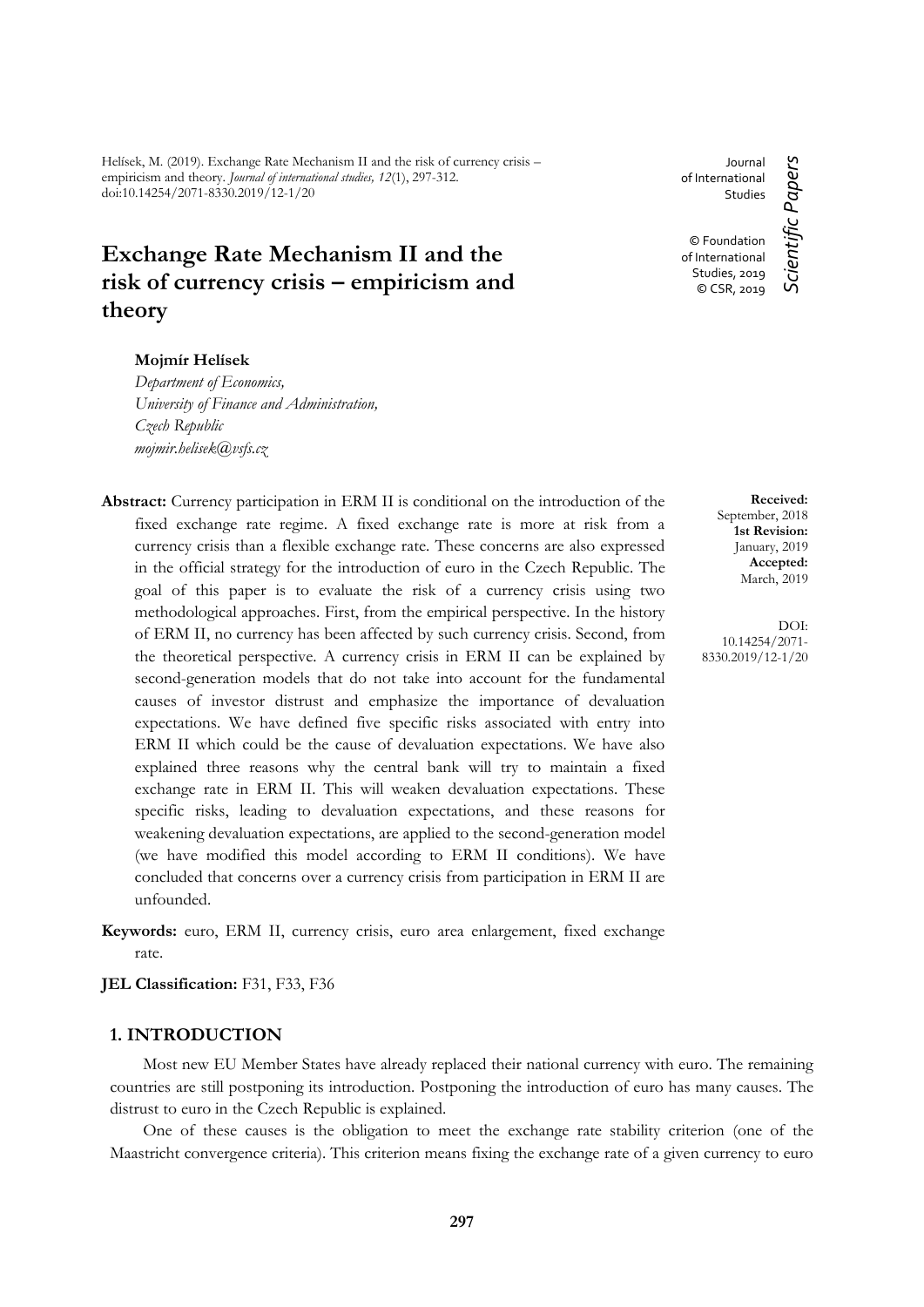within the exchange rate mechanism which was created together with the emergence of the euro area (ERM II) for at least two years. However, a currency that maintains a fixed exchange rate is threatened by a currency crisis.

The motivation of this paper is the concern over a currency crisis that could occur after Czech koruna joins ERM II. These concerns are quite specifically expressed in the official documents of Czech authorities. *The Czech Republic's Euro Area Accession Strategy* (2003, p. 3, emphasis by M.H.) calls for the shortest possible participation in ERM II. The reason is as follows: "Given that participation in the ERM II […] does not in itself eliminate **the risk of currency turbulence**, it is regarded merely as the gateway into the euro area. […] staying in the ERM II for longer than the minimum required period of two years does not seem desirable". This position is more detailed in the study of the Czech National Bank *ERM II and the Exchange-Rate Convergence Criterion* (2003, pp. 4, 6, emphasis by M.H.) "The ERM II […] is a fixed exchange rate regime. […] In a world of massive capital flows [participation in ERM II] may be associated with potential costs as the financial markets "test" the willingness of the authorities **to maintain the exchange rate within the fluctuation band**".

At present, only one currency is involved in ERM II, namely the Danish krone (DKK), which has been in ERM II since 1999, i.e., from the start of ERM II. The central parity to euro is still the same, namely DKK 7.46038/EUR; with the fluctuation band of ±2.25%. The exchange rate was almost stable throughout the period between January 1999 and October 2018 and any fluctuations by no means reached the margins of the fluctuation band (Figure 1). The maximum fluctuations in the exchange rate were:

- in the depreciation direction at the end of 2000 and in the spring of 2014 (roughly 0.1% around the central parity),
- in the appreciation direction at the end of 2002 and early 2003 (roughly 0.5% around the central parity).



**Figure 1. Development of exchange rate DKK/EUR, 1999-2018 (daily rates)**

*Source*: European Central Bank [http://sdw.ecb.europa.eu/quickview.do?SERIES\\_KEY=120.EXR.D.DKK.EUR.SP00.A](http://sdw.ecb.europa.eu/quickview.do?SERIES_KEY=120.EXR.D.DKK.EUR.SP00.A)

The paper deals exclusively with the period prior to the adoption of euro and, therefore, it examines non-members euro area countries. The article does not investigate the consequences from the introduction of the euro, or a hypothetical "euro crisis" or "euro area crisis".

The paper aims to identify the risk of a currency crisis during the national currency's participation in ERM II. What are the experiences of the countries that have been involved in ERM II and the euro already in place? Are there any special circumstances connected with the fixed exchange rate in ERM II before the introduction of euro? We consider the findings to be universal, applicable not only to Czech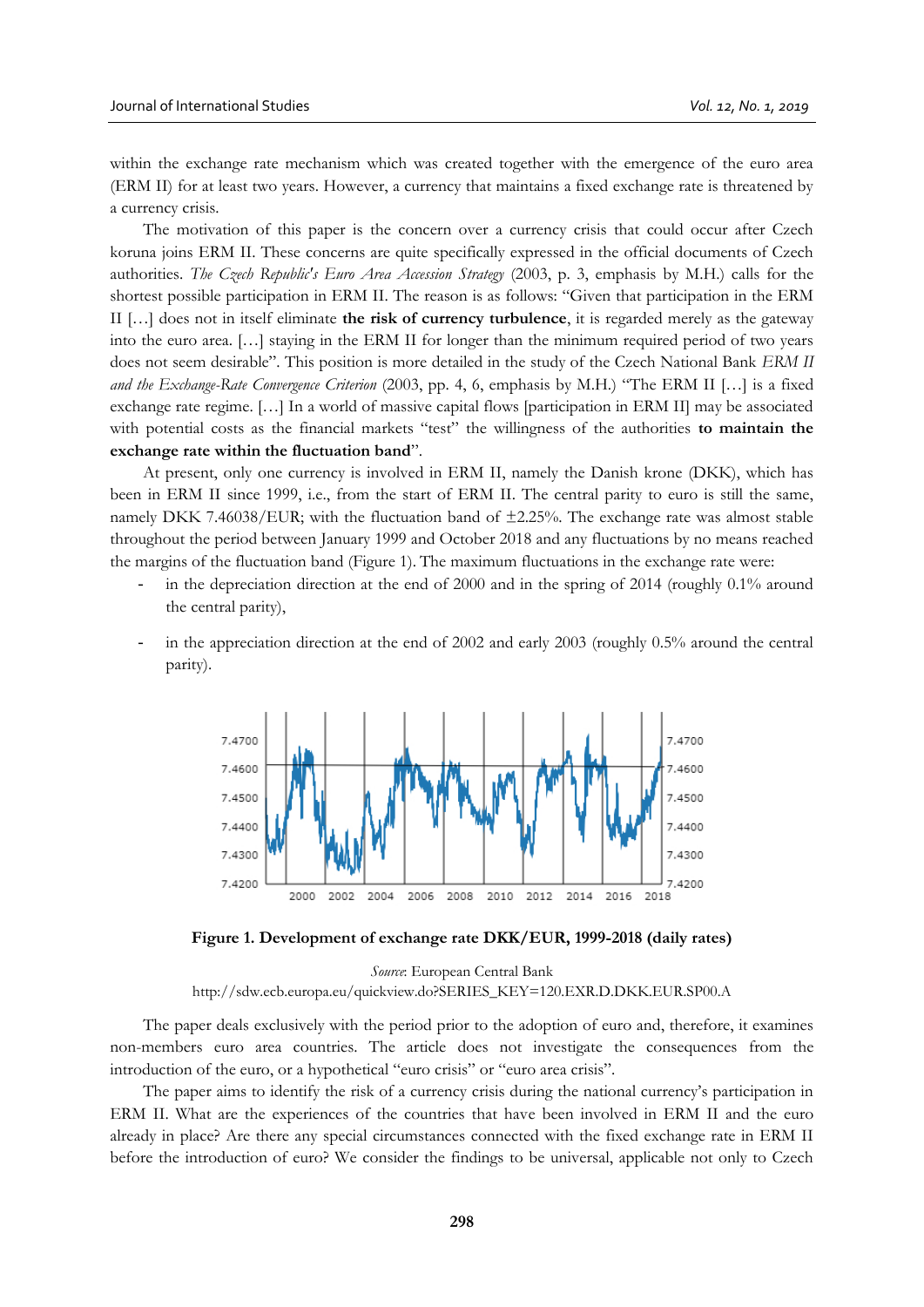koruna, but also useful to other national authorities when deciding on participation of their national currencies in ERM II.

The paper is structured as follows. After the literature overview (section 2) we explain our methodological approaches, namely the empirical and the theoretical approach to assessing the currency crisis risk during participation in ERM II (section 3). Section 4 describes currency crises (their definitions, measurement, causes) and briefly summarises three generations of theoretical models of currency crises (including references to historical literature). Section 5 explains why currency crises are linked to a fixed exchange rate and then evaluates which of the currency crises models is best suited to ERM II conditions. It is the model that does not work with the "fundamental causes" of currency crises, but with "selffulfilling devaluation expectations" (one of the second generation models). Section 6 (the main part of the paper) first evaluates empirical knowledge of currency crises in ERM II. And then it defines the specific causes of devaluation expectations in ERM II (as well as the factors that counteract these expectations) and applies these causes to a selected currency crisis model. The result is our modification of this model and assessment of the currency crisis risk in ERM II.

#### **2. LITERATURE REVIEW**

The criterion of exchange rate stability before entering the euro area is addressed by many authors. However, only some of them draw attention to the risk of a currency crisis during the participation in ERM II.

De Grauwe (2016, p. 155) considers ERM II to be only a temporary regime that allows a rapid adoption of the euro. Otherwise (when entry into the euro area is delayed), participation in ERM II is undesirable. "It may then face similar problems to those the EMS experienced in 1992-1993 with speculative crises and a collapse of the arrangement."

Krawczyk (2004, pp. 7–9) compares the ERM mechanism (part of the European Monetary System, EMS) with ERM II. He sees risks of joining ERM II in three areas: (1) In the original ERM system always parities of two currencies have been set and the two currency pair countries were involved in maintaining this parity (in foreign exchange interventions). ERM II is about keeping the parity against the euro, and the ECB does not (according to Krawczyk) have an obligation to maintain this parity. Therefore, even with a relatively wide fluctuation band, ERM II is equally prone to crises as the original ERM mechanism. (2) The EU membership of new countries was conditioned by free capital mobility. There are a number of circumstances, such as the loss of confidence in the economic policy or higher inflation expectations, which will lead to a rapid outflow of capital, which is incompatible with maintaining a fixed exchange rate in ERM II. (3) To maintain a currency in ERM II requires stability of the banking system. In the new member states this banking system is undercapitalised. This can lead to a combined banking and currency crisis. Krawczyk concludes: "It seems possible to argue that insisting on the ERM II participation […] means a disregard to the experience of the 1990s currency crises and makes the waiting period inside the ERM II likely to become a self-defeating experiment." (p. 9)

Dyson (ed., 2006) also warns against "speculative attacks" during the ERM II participation: "Critics loath the ERM II as a »soft peg« prone to speculative attacks" (p. 163). These attacks are due to destabilized expectations of investors, caused by shifts in monetary policy, on the one hand, and fluctuations in currency exchange rates on the other. It also explains why the shortest possible period of participation in ERM II is envisaged not only by the Czech Republic, but also by Poland. "The concern in both cases is that financial markets will use participation in the ERM II as an excuse to speculate against their national currencies." (p. 99).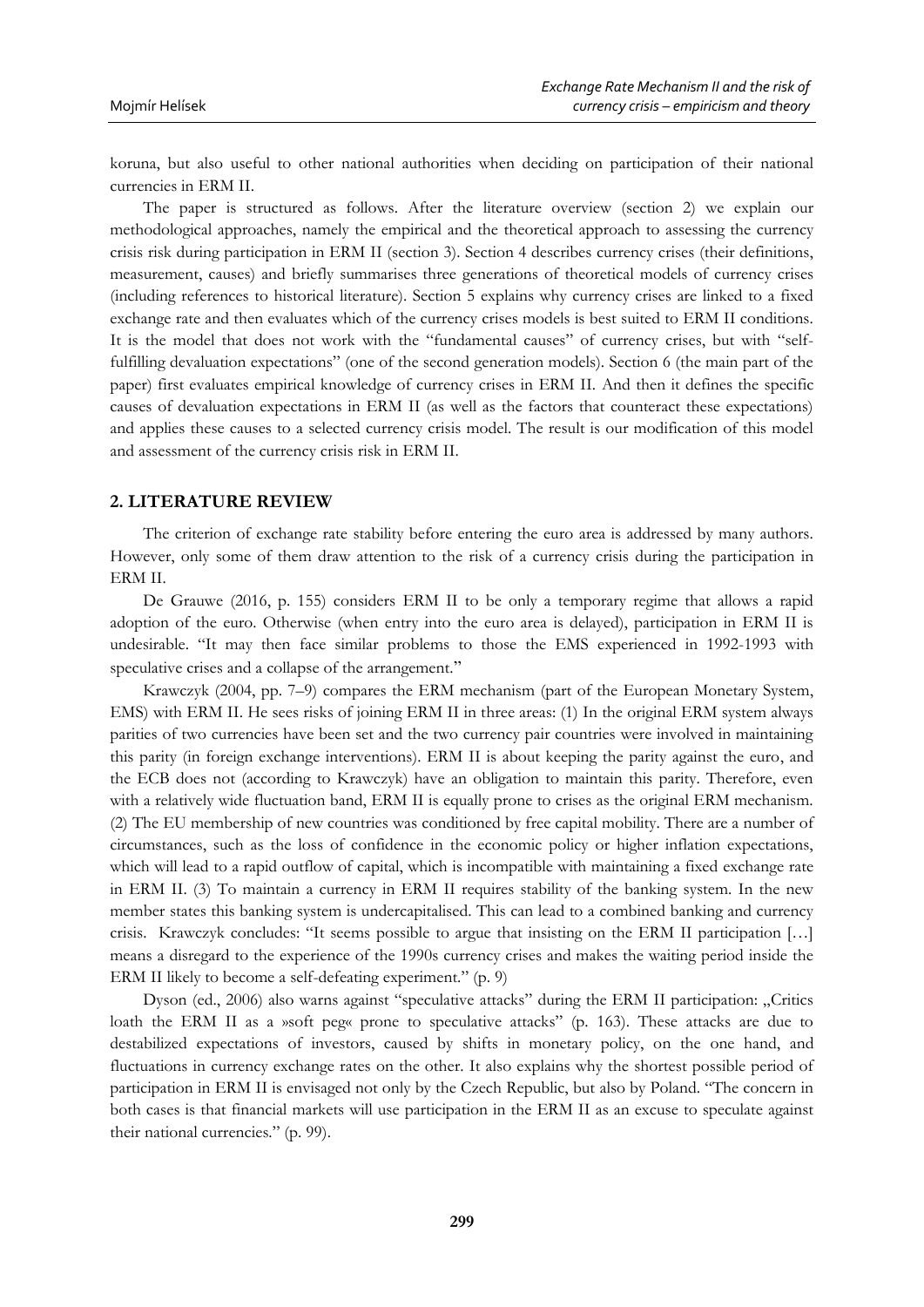Michalczyk (2011, p. 128) accurately describes the risk of speculative attacks: "[…] it must be remembered that formal accession to the ERM II, although assumed to result in a higher degree of the exchange rate stability, may cause tensions in the foreign exchange market, being a consequence of speculation and the desire to "test" the authorities by market entities (vide European currency crisis in first half of the nineties)." Similarly also Backé et al. (2004, p. 6):"Acceding countries regard ERM II as an intermediate exchange rate regime, subject to risks of speculative attacks." The same concerns over "Spekulationsbewegungen" during participation in ERM II is also expressed by Brasche (2017, p. 227). Palankai believes that the Hungarian forint can be considered an example of a currency threat in ERM II. This kept the peg to the euro with an oscillation of  $\pm$  15% in 2001-2008. Then was introduced a free floating "just due to the speculative threats of the financial crisis" (Palankai, 2015, p. 54).

In Czech literature, warning against a currency crisis can be found in Lacina, Rozmahel et al. (2010, p. 21): "In addition, participation in ERM II for two years poses a risk of speculative attacks on the currency of the candidate countries." Sychra (2009) points out "potential instability" during the period of the currency staying in ERM II; the same by Marková (2011).

None of the above studies, however, contains a definite explanation of the specific causes of a (hypothetical) currency crisis during the ERM II participation.

## **3. METHODOLOGY**

We use two approaches to assessing the risk of a currency crisis during the participation of a national currency in ERM II.

First, we evaluate (by analysis and comparison) the existing **empirical data** related on the participation of national currencies in ERM II. We define the "currency crisis" criteria and then we them compare with actual development indicators:

- exchange rate development,
- indicators of pressure on the exchange rate.

Has there ever been a currency crisis? To answer this, we use statistical data from the European Central Bank's Convergence Reports.

Second, we use the various **theoretical models** of the currency crisis (modelling application). Which of these models can be applied to ERM II fixed exchange rate conditions? We evaluate the selected model:

- both in its original (general) version for any fixed exchange rate
- and in our (specific) version for a fixed exchange rate in ERM II.

The result is our modified model with specific risks and with specific reasons for weakening of these risks in ERM II.

The conclusions about the currency crisis risk indicate measures how to face these risk – what central bank´s measures mitigate the devaluation expectations.

# **4. BACKGROUND – CURRENCY CRISES AND THEIR CAUSES**

#### **4.1. Characteristics of currency crises**

A currency crisis means a significant depreciation of the nominal exchange rate of a given currency. The terms "devaluation crisis", "foreign exchange crisis" or "speculative crisis" are also used as a synonym. Definitions of the terms "currency crisis", "banking crisis", "debt crisis", and "financial crisis" can be found in the key study of the International Monetary Fund (1998).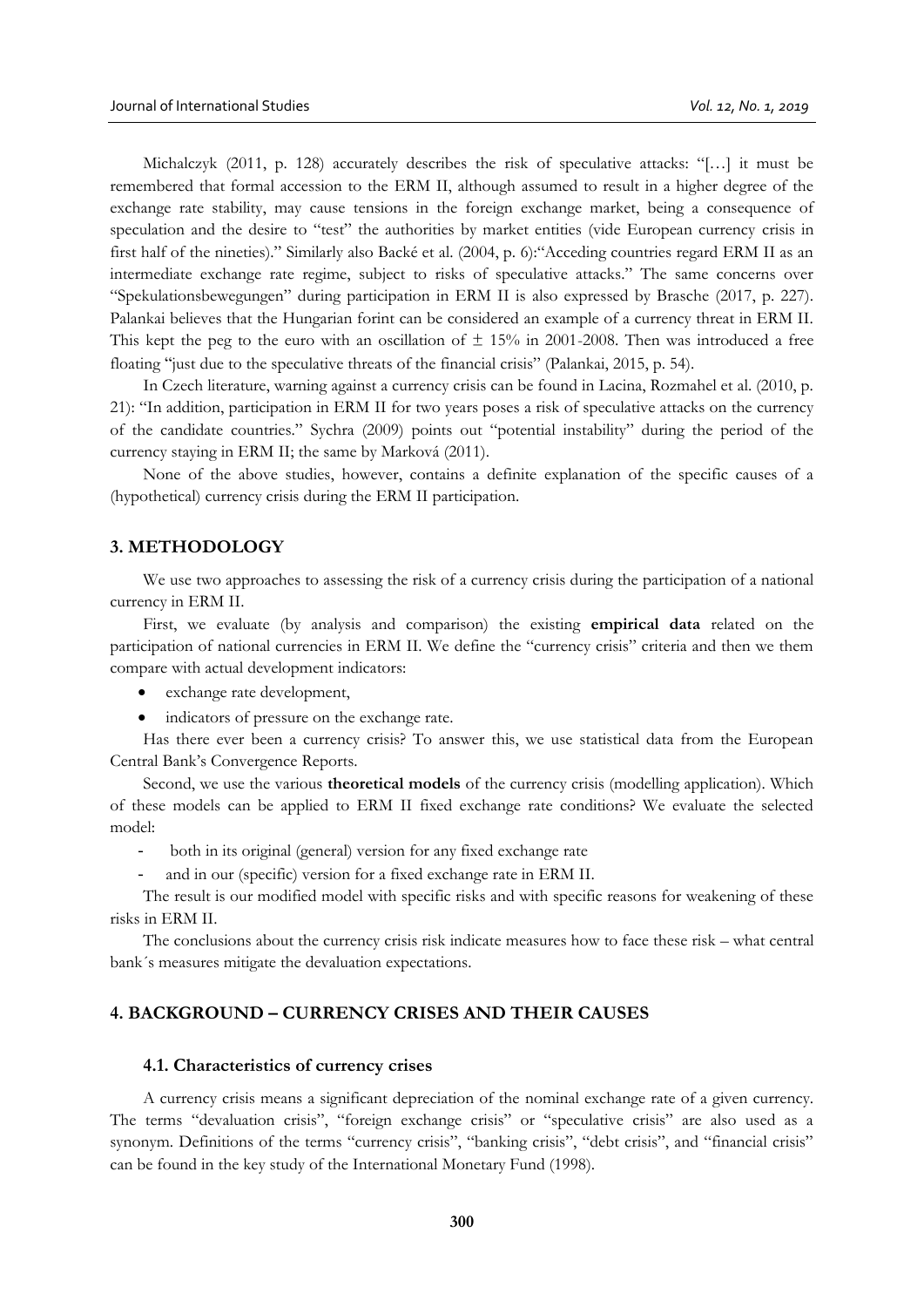The cause for this depreciation is the investors' distrust of this currency and the resulting devaluation of its exchange rate. Investors therefore transfer their assets in that currency to assets in other currencies. There are two groups of such investors. In the case of speculation investors, these deals are referred to as "an attack by eager speculators" who want to maximize their profits. In case of investors who diversify assets in their portfolios, this is an "escape of cautious investors" who want to minimize their losses (Mentel at al., 2017). Central banks typically defend the fixed exchange rate for some time, which leads to a decline in their foreign exchange reserves and an increase in interest rates. They can also introduce an administrative control of capital movements. Investors, however, will finally get the central bank to devalue or (more often) abandon the fixed exchange rate and then depreciate it.

Empirical definition of a currency crisis usually distinguishes a narrower and a wider approach to the crisis (Glick & Hutchison (2011, pp. 7-8). According to the *narrower approach,* a currency crisis occurs if the exchange rate of a currency relative to the reference currency (usually USD) exceeds the average annual rate of depreciation of 25% with the year-on-year depreciation rate of at least 10 pp. (this criterion still being used was introduced by Frankel, Rose, 1996, pp. 352-353; other authors use different modifications thereof). According to the *wider approach*, a currency crisis is identified by the exchange rate pressure index, which includes, in addition to the above exchange rate, a change in foreign exchange reserves and the interest rate, always relative to a certain reference value (Eichengreen et al., 1996, pp. 474-475; further elaborated by Kaminsky et al. 1998). We can consider for the currency crisis also the "reflected" speculative attack (the exchange rate remained stable), which was accompanied by significant changes in these two indicators.

In addition to these two approaches to currency crises, literature also mentions the possibility to define a currency crisis solely on the basis of a "qualitative criterion", such as forced parity change, abandonment of fixed exchange rate or international aid (Bordo et al., 2001). This qualitative criterion (= abandoning the fixed exchange rate) can also be used to describe the currency crisis of the Czech koruna in May 1997 (see Helísek, 2004, pp. 137-146).

Currency crises were relatively frequent in the 1980s and 1990s, affecting an average of 5–10 currencies per year. At the beginning of the 21st century, their frequency has fallen sharply, but has been rising again since 2007 in the context of the financial crisis. According to Glick and Hutchison (2011, p. 19), in 2008-2009 there were 23 currencies that depreciated by 25% or more. Bush et al. (2011, p.7) report the frequency of currency crises averaging 5.4 per year between 1973 and 1989; 2.4 per year between 1990 and 2009.

What are the causes of currency crises? Here we provide only a basic explanation (for more detail, see Helísek, 2004, p. 69 et seq.). We do not address conspiracy theories alleging that monetary crises are due to a targeted attack by speculators (G. Soros being a typical example) who start a currency crisis to "punish" unwanted political leaders.

What causes devaluation expectations in investors? These expectations are usually caused by unfavourable economic development in the country, a deterioration of the so-called *fundamental economic variables*. These variables can also be considered as "currency crisis indicators". These indicators are widely covered in literature. More recent literature dealing with currency crises in developed countries (i.e. also countries whose currencies are in ERM II) includes, for example, Babecký et al. (2012, p. 24), providing the following indicators:

- worsening government balance,
- falling central bank reserves,
- increasing money market rate.

Distrust of investors may also be caused by their distrust of market data in countries where a currency crisis breaks out, or even distrust of institutions in these countries: "Thus, the financial crises in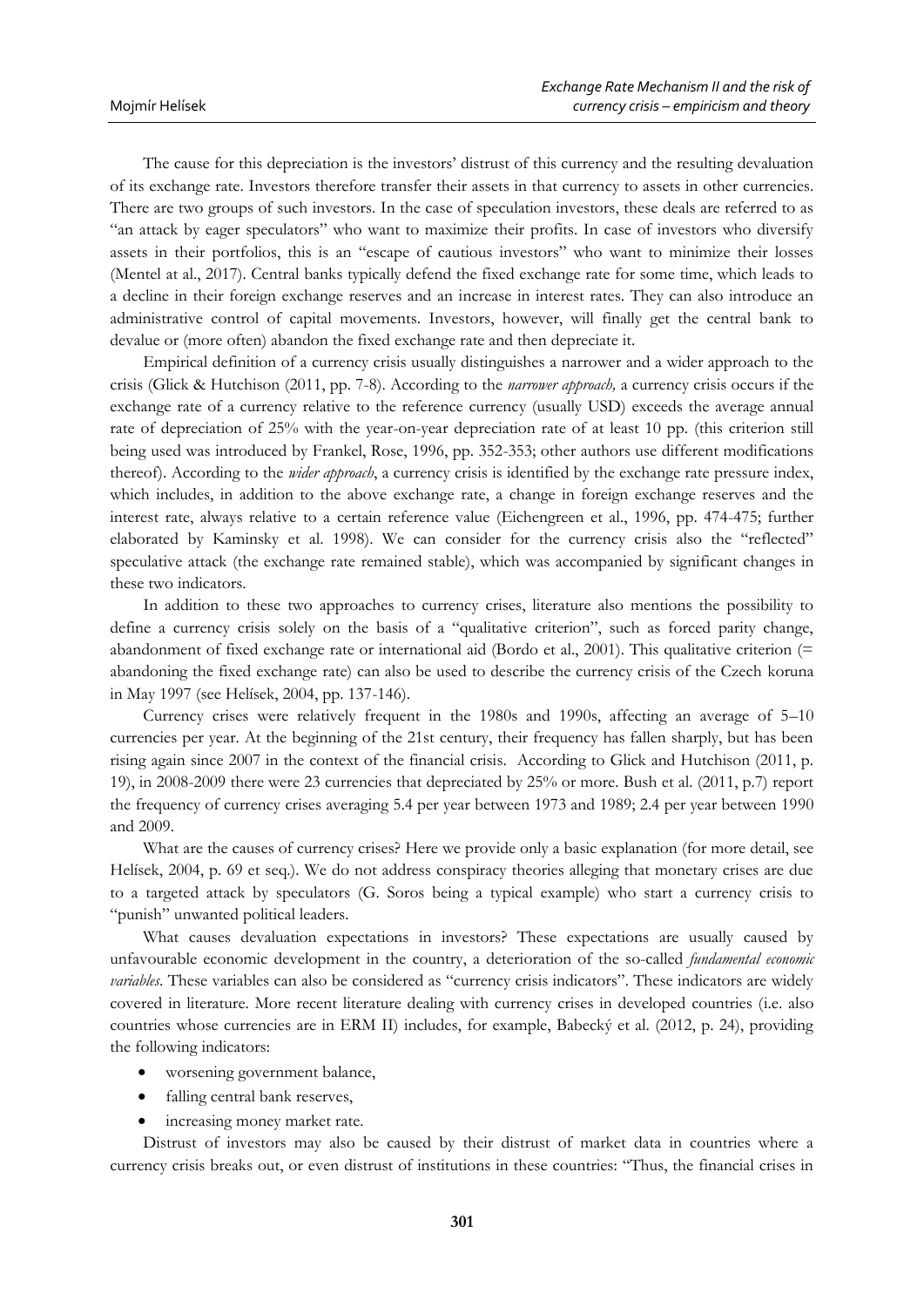Mexico (1995), South East Asia, Russia and Brazil (1997-1998) and Argentina (2001-2002) were […] the product of lack of transparency, widespread corruption and macroeconomic mismanagement" (Otero-Iglesias, 2014, p. 62).

However, a currency crisis need not be due to deterioration of the fundamentals. It may be due to mere expectation of their future deterioration, under the influence of an ongoing currency crisis in a different, but similar, economy. This is referred to as *pure contagion*. A specific case of the *pure contagion* is the *regional view of investors*, in which investors project the assessment of one economy of a given region to all countries of that region because of their similarity.

#### **4.2. Models of currency crises**

Devaluation expectations due to different causes lead to central authorities choosing to abandon the fixed exchange rate. Different combinations of the above-mentioned causes and decisions of authorities on devaluation are studied by currency crisis models. These models are generally divided into three generations (summary reports are given in e.g. Helísek, 2004; Glick & Hutchinson, 2011; Krugman 2013; Zenker, 2014).

The first generation of currency crisis models are models with the so-called *fundamental causes of crises*. If these fundamentals deteriorate (often due to inappropriate macroeconomic policies), it leads to a capital flight and a fall in foreign exchange reserves, which forces the country's authorities to abandon the fixed exchange rate. The crises are then regarded as deserved and predictable. The basic version of this model was created by Krugman (1979), and developed by Flood and Garber (1984). These models responded to the break-up of the Bretton Woods system and (among others) to the currency crises in the 1970s and 1980s, in Russia and Brazil (1998–1999) or Argentina (2002).

In the second generation of currency crisis models, the central authority is considering whether or not to accept exchange rate devaluation, whether or not to abandon its commitment to maintain a fixed exchange rate. Therefore, these models are called *"escape-clause models".* Central authorities compare the costs and benefits of devaluation (see below). In these models, currency crises are unpredictable, the deterioration of fundamentals may not be significant, and self-fulfilling expectations play a significant role here. The basics of these models were described in Obstfeld (1994, 1996) and Krugman (1996). The models responded to the crisis of the European Monetary System in 1992-1993 or to the Mexican crisis of 1994-1995.

The third generation of the models focuses on the corporate sector (*corporate balance sheet models*). The models work with a number of financial indicators of businesses, such as financial vulnerability, moral hazard and over-investment, or the impact of foreign debt of companies increasing as a result of devaluation. The models also explain the causes of the so-called twin crisis, i.e. the currency and banking crises together. The authors of these models include, for example, Krugman (1999) or Corsetti et al. (1999). These models explain the currency crises in Asian countries in 1997-1998.

# **5. CURRENCY CRISIS RISK IN ERM II**

#### **5.1. Concerns over fixing the exchange rate**

Currency crises usually affect currencies maintaining a fixed exchange rate. Why are flexible exchange rate currencies less vulnerable to a currency crisis? Because in this case there is less (or no) defence of the exchange rate by central bank interventions on foreign exchange markets. Therefore, foreign exchange reserves are not depleted, unlike in the fixed exchange rate system, where the temporary defence of the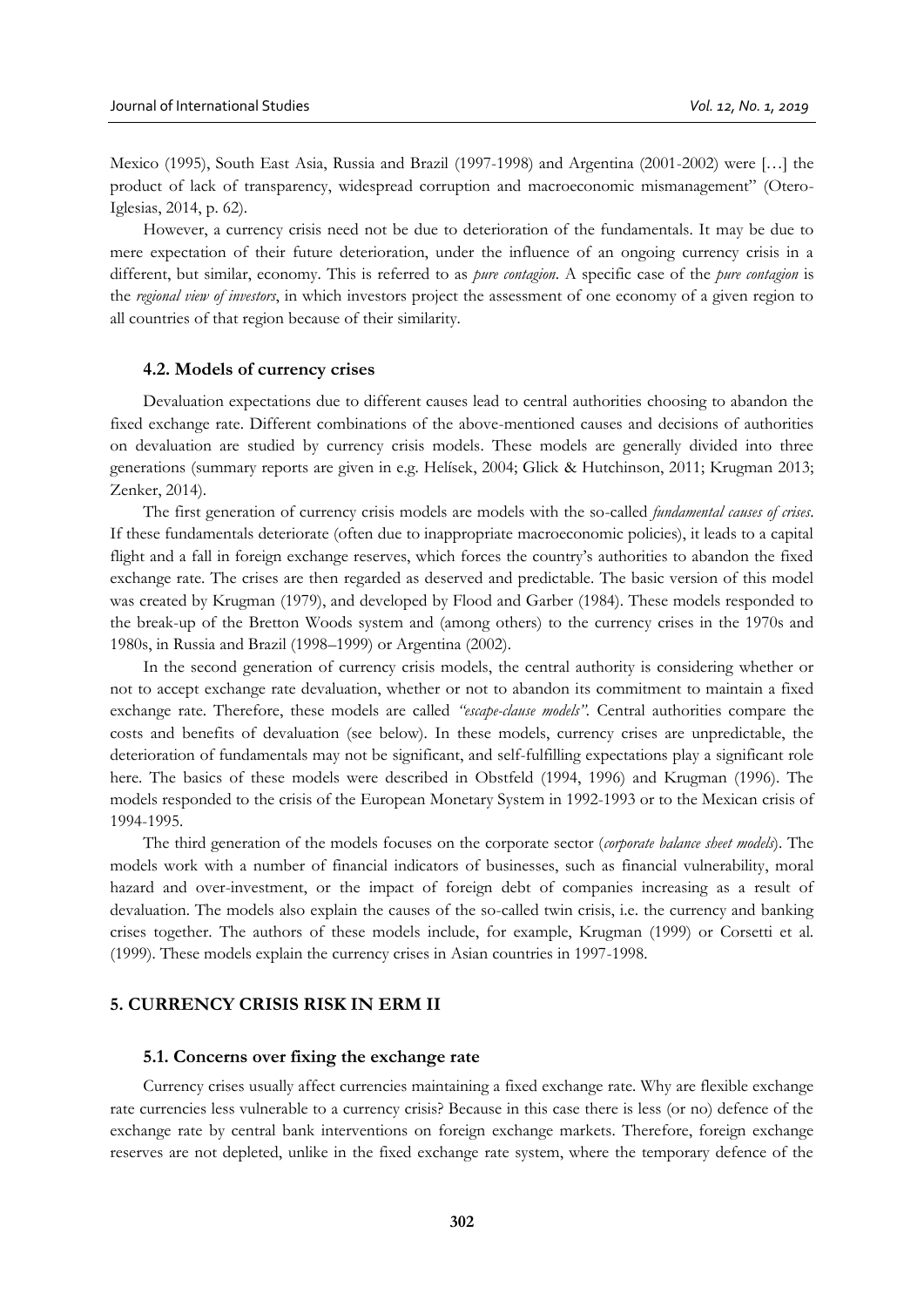exchange rate leads to the loss of part of these reserves. A sufficient volume of foreign exchange reserves (in case of a flexible exchange rate) then alleviates the fears of investors that they could not transfer their receivables from that currency to another currency. Consequently, the investors do not panic. "The combination of depleted reserves and broken promise [to keep a fixed exchange rate – note by M.H.] leads to the country being very vulnerable to the crisis. With a floating system, countries can maintain their reserves and thus prevent financial panic." (Radelet, & Sachs, 2001, pp. 306-307). A currency crisis is therefore less likely in case of the flexible exchange rate regime.

In all major cases of currency crises such as the 1994-1995 Mexican crisis, the 1997-1998 Asian crisis, the 1998-2000 Russian crisis, the 1999 Brazilian crisis or the 2002 Argentine crisis, the affected economies maintained some of the fixed exchange versions (see Helísek, 2004). More recent research also leads to the same conclusion (Melvin, & Norrbin, 2017, p. 213): "Fixed exchange rates encouraged international capital flows into the countries […] Once pressures for devaluation began, countries defended the pegged exchange rate by central bank intervention […] and the fixed exchange rate is abandoned."

Participation in ERM II is associated with introducing of one of the fixed exchange rate regimes (see Helísek, & Mentlík, 2018):

- a peg against the euro without a fluctuation band,
- a peg within ERM II with a standard fluctuation band of  $\pm$  15 %,
- or with a narrowed band which must be agreed in advance,
- euro-based currency board.

The concerns over a currency crisis during the participation of the Czech koruna in ERM II therefore seem justified.

## **5.2. Model selection in ERM II**

As mentioned in section 4.1 of this paper, investors' distrust leading to the pressure on the exchange rate devaluation may be due to the deterioration of fundamental economic variables. However, a currency crisis ("speculative attack") may also occur in a "fundamentally sound" economy. We believe that the **second generation of models** that explain monetary crises without a significant deterioration of economic fundamentals is the most accurate to interpret the risk of a currency crisis during the participation in ERM II. The reason why we have chosen this model is the necessary fulfilment of:

- the Maastricht convergence criteria (low inflation, low interest rates, "healthy" public finances)
- and of the complementary criterion, i.e. the low current account deficit.

In these currency crisis models, also referred to as *escape clauses models*, the authorities maintain a fixed exchange rate regime, but it is not fixed irrevocably. Under certain circumstances, a fixed exchange rate may be revoked using the so-called escape clause, i.e. by cancelling the commitment to maintain a fixed exchange rate. What are those "certain circumstances"? The economy may be (according to Obstfeld) affected by some exogenous shock, which leads, for example, to a rise in the price level. The authorities' efforts (their restrictive policy) for its stability then leads to a growth of unemployment. The worsening of the fundamental economic indicators (such as the above mentioned unemployment) causes that investors to distrust this economy and its currency. That is why they expect devaluation which the authorities expect to boost competitiveness and reduce unemployment. The devaluation pressure exerted by investors (as they get rid of given currency) will thus intensify until the authorities finally carry out the devaluation. **However, the fundamental economic variables are not relevant here; what is relevant are the devaluation expectations.** Devaluation occurs because it is expected. Obstfeld's approach is therefore characterized as an "an illustrative model in which high unemployment may cause an exchange-rate crisis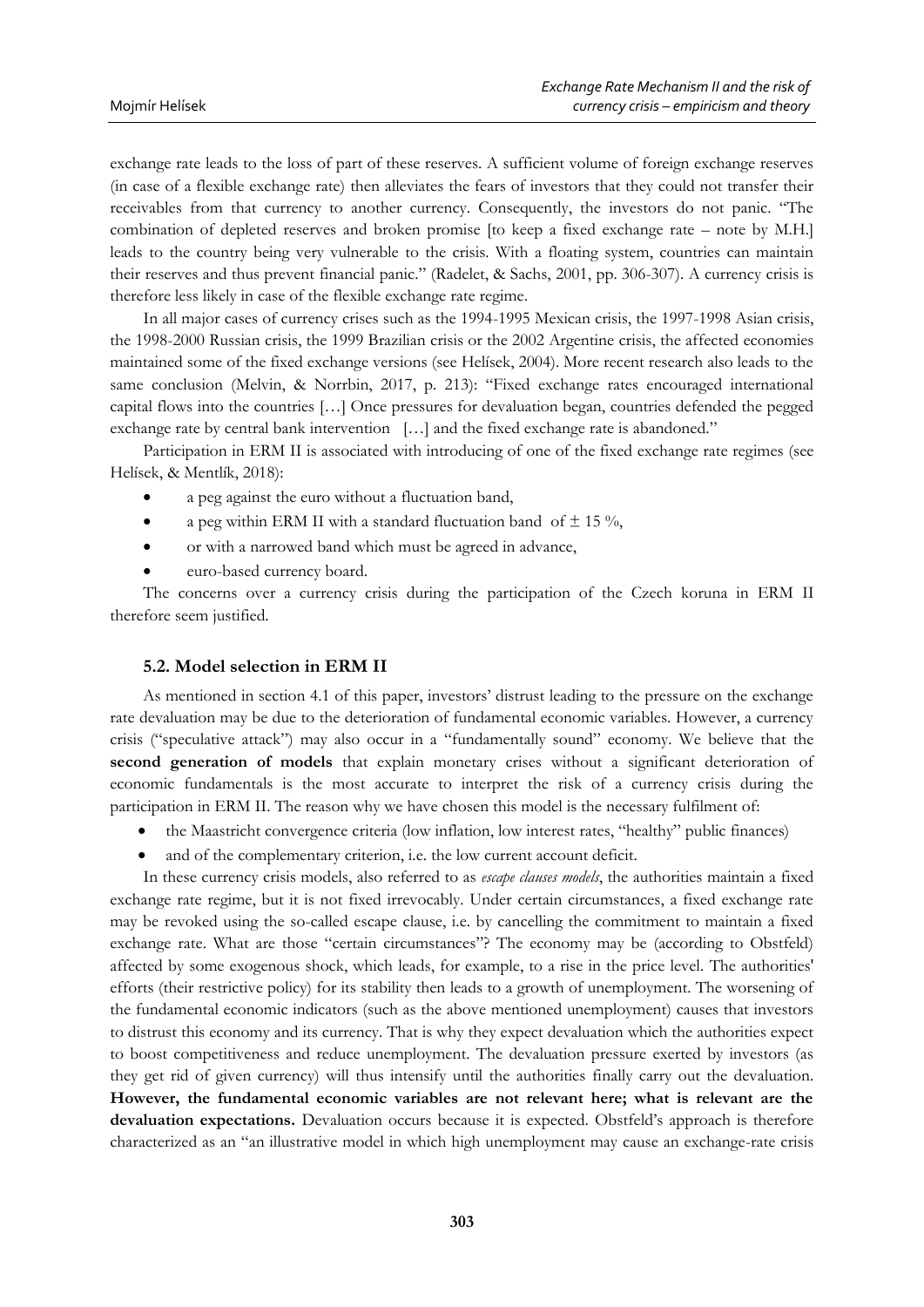with self-fulfilling features." (Obstfeld, 1996, p. 1037). Random events triggering currency crises are generally referred to as "sunspots" (Ibid., p. 1044).

For the purposes of interpreting this currency crisis model under ERM II conditions, we will use the De Grauwe´s approach (2016, pp. 102-105). The fundamental variable that investors monitor and use to evaluate the credibility of a given currency is, in the original example by DeGrauwe, the deficit of the current account balance of payments. Similarly, it could be another fundamental variable, such as the public finance deficit, declining foreign exchange reserves or rising interest rates (see section 4.1). Figure 2 shows this quantity on a horizontal axis, indicated by the symbol ε.



**Figure 2. Currency crisis without fundamental causes** *Source*: De Grauwe (2016), p. 105.

Authorities are aware of the unfavourable effect that an increase in this quantity has on investors' decision-making, and are therefore trying to reduce it by their restrictive policy. This, however, leads to an increase in unemployment. If authorities decide to devalue the currency (or leave the fixed exchange rate), they do not have to pursue this restrictive policy and will consequently reduce unemployment. Devaluation is therefore beneficial. This benefit is measured on the vertical axis; is marked as B (benefit). The combination of ε and B is expressed by the upward curve B: the less favourable the economic development, the higher the devaluation benefit. The shape of curve B is explained by the indifference analysis principle. The curve B has two variants. The lower curve  $B<sub>U</sub>$  does not reflect devaluation expectations. The higher curve B<sup>E</sup> reflects devaluation expectations, i.e. there is a "speculative attack" (in these expectations the authorities need to opt for stronger restrictive policy; devaluation would therefore have a higher benefit for them). However, the devaluation is also associated with costs (in the figure, they are marked as C, costs). Let's suppose these costs are fixed. Figure 2 shows this as the horizontal line C. De Grauve explains these costs as a loss of authorities' reputation. Another variant of this model (Sachs et al., 1996, p. 270) specifies the following costs: "Government that commit to a peg and then renege on the promise typically face costs – loss of pride, voter disapproval, maybe even removal from office [...]."

Let us now explain the relation between ε, B and C:

- if the observed fundamental variable is strongly favourable ( $\varepsilon < \varepsilon_1$ ), there will be no devaluation, since  $C > B$ ;
- conversely, if it is significantly unfavourable ( $\varepsilon > \varepsilon_2$ ), there will be devaluation because B  $> C$ ;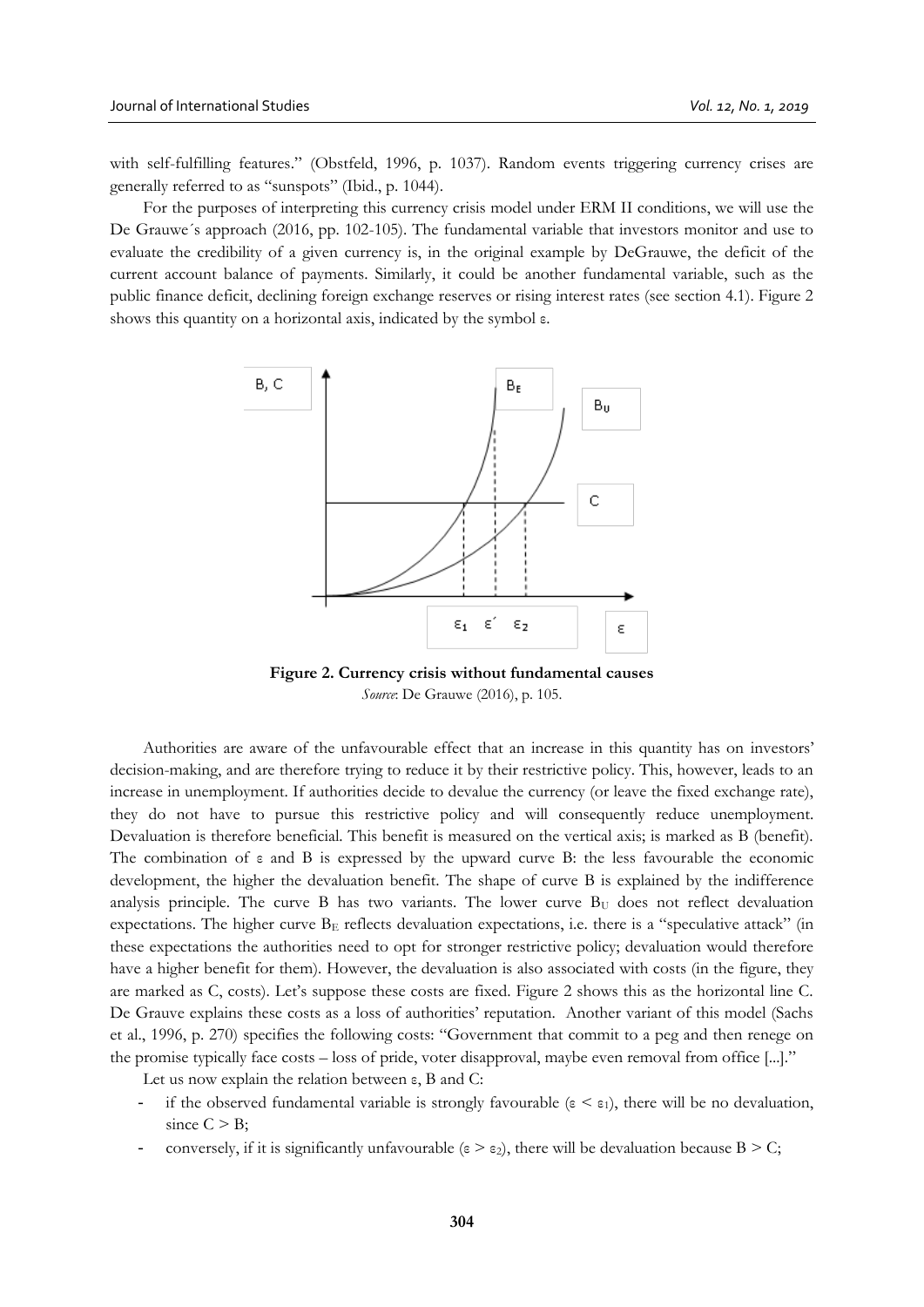if  $\varepsilon$  is somewhere "in the middle" around  $\varepsilon$ ", then it depends on the expectations of investors ("markets").

In the interval " $ε_1$  -  $ε_2$ ":

- there will be no devaluation if investors do not expect it;
- there will be devaluation if investors expect it,

In other words, the depreciation of the exchange rate (= currency crisis) is due to the expectation of this crisis. It is a *self-fulfilling expectation*. This model of a currency crisis therefore explains that a change in fundamental economic variables is not important in case of their "middle level". The devaluation (or leaving the fixed exchange rate) is determined by investors' expectations. De Grauwe (2016, p. 106, emphasis by M.H.) adds: "Thus, when the shock is intermediate in size, there are *two possible equilibria* that depend solely on the state of expectations. When agents do not expect a devaluation the authorities have no incentive to devalue, so the exchange rate remains fixed. When, however, speculators expect devaluation, the ensuing speculative attack creates an incentive for the authorities to devalue, and there will be a devaluation. […] **This makes the fixed exchange rate arrangement very fragile.**"

# **6. DISCUSSION – CAN A CURRENCY CRISIS OCCUR IN ERM II?**

#### **6.1. Empirical data about currency crises in ERM II**

So far, seven currencies have participated (before the introduction of the euro) in ERM II (Table 1. The specific case of Greece, the eighth country, which has moved from ERM to ERM II, is not mentioned here). Table 1 reflects the evolution of the exchange rates over the two-year period as assessed in the ECB Convergence Reports. The last column in the table shows the maximum deviation from the central parity (in %, daily rates); Slovakia revalued the central parity by 8.5% on 19 March 2007; therefore the data before and after the revaluation are presented separately.

Table 1

| Country         | In ERM II since  | Euro  | Monitored period                | Maximum deviations $(\%)$ |              |
|-----------------|------------------|-------|---------------------------------|---------------------------|--------------|
| (currency)      |                  | since |                                 | appreciation              | depreciation |
| Slovenia (SIT)  | 28 June 2004     | 2007  | 1 May 2004 - 28 April 2006      | 0.1                       | $-0.2$       |
| Cyprus (CYP)    | 2 May 2005       | 2008  | 2 May 2005 - 26 April 2007      | 2.1                       | 0.0          |
| Malta (MTL)     | 2 May 2005       | 2008  | 2 May 2005 - 26 April 2007      | 0.0                       | 0.0          |
| Slovakia (SKK)  | 28 November 2005 | 2009  | 19 April 2006 - 18 April 2008   | 11.8:8.9                  | $-0.7:0.0$   |
| Estonia (EEK)   | 28 June 2004     | 2011  | 24 April 2008 - 23 April 2010   | 0.0                       | 0.0          |
| Latvia (LVL)    | 2 May 2005       | 2014  | $17$ May $2011 - 16$ May $2013$ | 1.0                       | $-1.0$       |
| Lithuania (LTL) | 28 June 2004     | 2015  | 16 May 2012 - 15 May 2014       | 0.0                       | 0.0          |

Participation of currencies in ERM II

*Sources*: European Central Bank, Convergence Report (various years).

Figure 3 shows fluctuations in the exchange rate over a two-year period. Estonia and Lithuania maintained the currency board regime; Malta maintained the 0% fluctuation band in both directions. Therefore, we do not provide the figures for these three currencies (horizontal lines at central parity).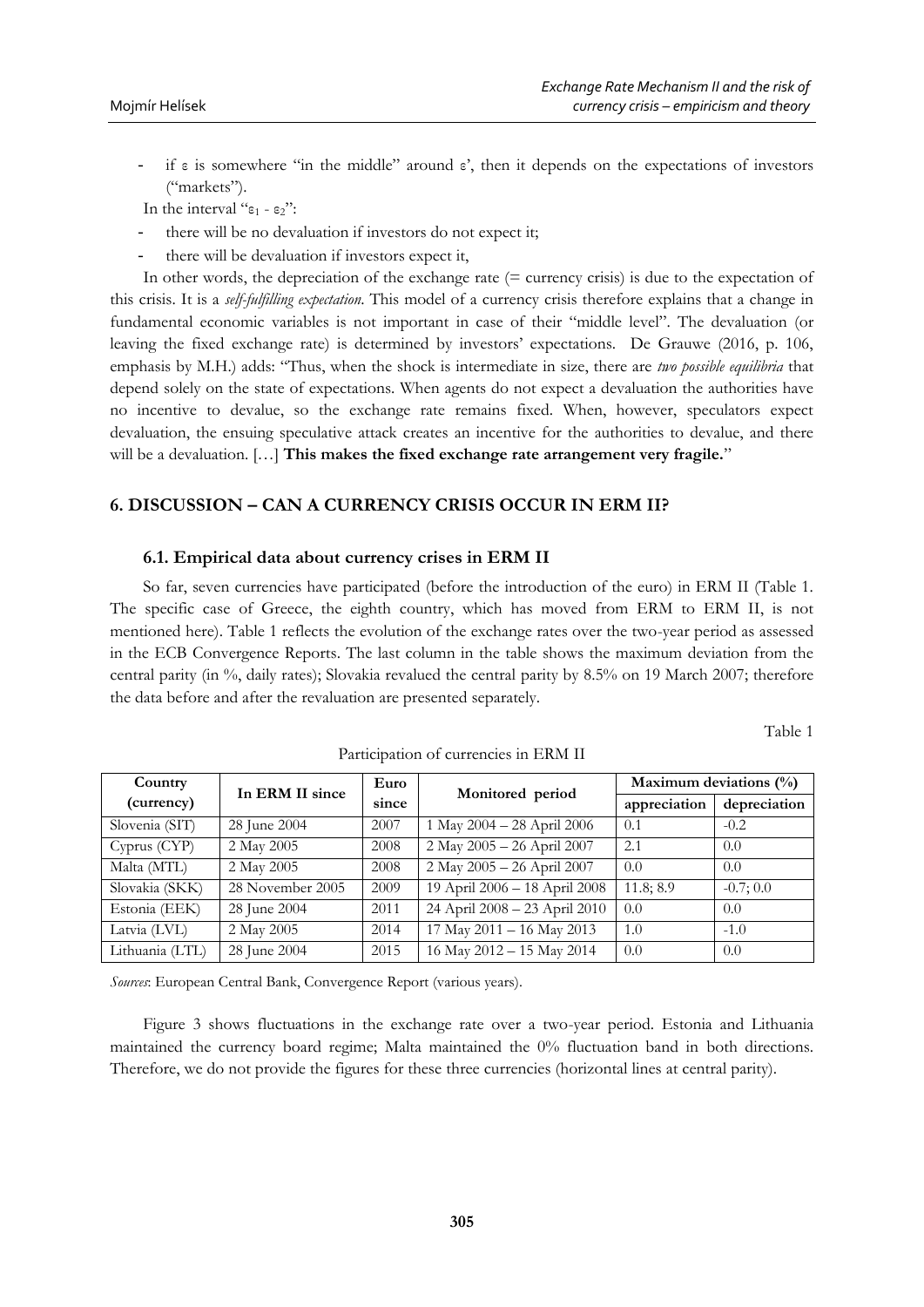

**Figure 3. Exchange rate development in relation to the central parity to the euro (National currency/EUR, daily rates)**

*Sources*: European Central Bank

[http://sdw.ecb.europa.eu/quickview.do?SERIES\\_KEY=120.EXR.D.SIT.EUR.SP00.A](http://sdw.ecb.europa.eu/quickview.do?SERIES_KEY=120.EXR.D.SIT.EUR.SP00.A) [http://sdw.ecb.europa.eu/quickview.do?SERIES\\_KEY=120.EXR.D.CYP.EUR.SP00.A](http://sdw.ecb.europa.eu/quickview.do?SERIES_KEY=120.EXR.D.CYP.EUR.SP00.A) [http://sdw.ecb.europa.eu/quickview.do?SERIES\\_KEY=120.EXR.D.SKK.EUR.SP00.A](http://sdw.ecb.europa.eu/quickview.do?SERIES_KEY=120.EXR.D.SKK.EUR.SP00.A) [http://sdw.ecb.europa.eu/quickview.do?SERIES\\_KEY=120.EXR.D.LVL.EUR.SP00.A](http://sdw.ecb.europa.eu/quickview.do?SERIES_KEY=120.EXR.D.LVL.EUR.SP00.A) In case of Slovakia, the chart shows revaluation of the central parity.

Table 1 and Figure 3 show that significant fluctuations of the exchange rate were only in the case the Slovak koruna, but only in the appreciation direction. The response to this was the above-mentioned revaluation of the central parity. Before the introduction of the euro, Slovakia performed a second revaluation (29 May 2008, by 17.6%). No currency involved in ERM II has experienced the currency crisis which is indicated by the depreciation of the exchange rate.

Other indicators revealing the currency crisis (apart from the depreciation of the exchange rate) are indicators of so-called severe tension. Table 2 contains data on the development of interest rates and foreign exchange reserves, namely:

- maximal differential between three-month interbank interest rates (or Treasury bill rates) and the three-month EURIBOR (in percentage points), for the 24-month period under review,
- change in central bank foreign exchange reserves (in% of GDP) for the last two calendar years preceding the end of the period under review.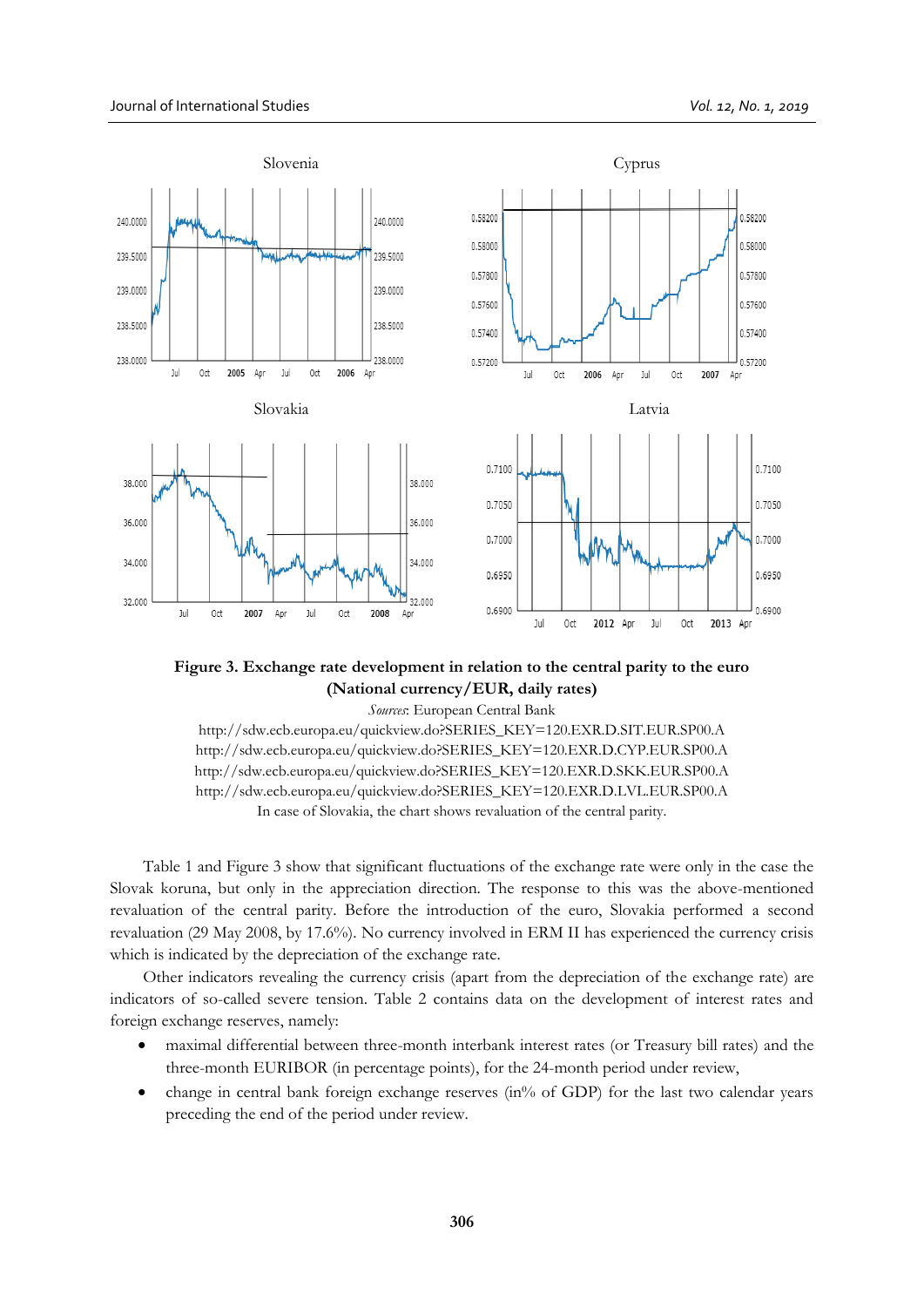| Country         | Interest rate differential |          | Change of reserve assets |             |  |
|-----------------|----------------------------|----------|--------------------------|-------------|--|
| (currency)      | positive                   | negative | first year               | second year |  |
| Slovenia (SIT)  | 2.3                        | 0.0      | $-0.9$                   | 0.6         |  |
| Cyprus (CYP)    | 2.4                        | 0.0      | $-4.2$                   | $-5.5$      |  |
| Malta (MTL)     | 1.1                        | 0.0      | $-4.0$                   | $-1.7$      |  |
| Slovakia (SKK)  | 1.7                        | $-0.4$   | 4.7                      | $-5.2$      |  |
| Estonia (EEK)   | 5.1                        | 0.0      | $-3.1$                   | 0.0         |  |
| Latvia (LVL)    | 0.4                        | $-0.7$   | 4.4                      | $-3.6$      |  |
| Lithuania (LTL) | 0.5                        | 0.0      | $-0.4$                   | 1.3         |  |

Severe tension indicators

*Sources*: European Central Bank, Convergence Report (various years).

For reserve assets of Slovenia: Banka Slovenije and Statistical Office of the Republic of Slovenia [\(https://apl.bsi.si/pxweb/dialog/Database/ang/serije/03\\_ekonomski\\_odnosi/01\\_placilna\\_bilanca/01\\_placilna\\_bila](https://apl.bsi.si/pxweb/dialog/Database/ang/serije/03_ekonomski_odnosi/01_placilna_bilanca/01_placilna_bilanca.asp) [nca.asp\)](https://apl.bsi.si/pxweb/dialog/Database/ang/serije/03_ekonomski_odnosi/01_placilna_bilanca/01_placilna_bilanca.asp)

[\(https://pxweb.stat.si/pxweb/Database/Economy/03\\_national\\_accounts/05\\_03019\\_GDP\\_annual/05\\_03019\\_GD](https://pxweb.stat.si/pxweb/Database/Economy/03_national_accounts/05_03019_GDP_annual/05_03019_GDP_annual.asp) [P\\_annual.asp\)](https://pxweb.stat.si/pxweb/Database/Economy/03_national_accounts/05_03019_GDP_annual/05_03019_GDP_annual.asp)

The critical values of these indicators are not arbitrarily determined. However, for any country, the Convergence Report does not evaluate the development of these indicators as a so-called severe tension. Thus, also according to these indicators, no currency has experienced the currency crisis.

#### **6.2. Specific risks leading to devaluation expectations in ERM II**

As explained in respect of application of the second generation of currency crisis models (Section 5.2), the outbreak of a currency crisis does not require a significant deterioration in the fundamentals. In our opinion, however, investors' uncertainty **and their devaluation expectations** may also be due to causes other than the development of economic fundamentals. These are **specific causes of distrust associated with the participation in ERM II**. There are five specific risks. (This approach was explained for the first time in Helísek et al., 2007. We now provide an updated version of this approach.)

Firstly, there is a potential **conflict between meeting two criteria**, namely the criterion of low inflation and simultaneously the criterion of stable exchange rate, while at the same time there is a free international movement of capital. It is the monetary policy trilemma in an open economy: only two out of three objectives can be achieved. Graphical representation is provided by many authors. It is most clear in Krugman et al. (2015, p. 580). Figure 4 shows three objectives expressed as the vertices of the triangle. If the government wants to keep two of them, it must abandon the third objective described between the two objectives achieved.

If there is a strong inflow of capital, maintaining low inflation is not possible without appreciating the exchange rate. This threatens compliance with the stable exchange rate criterion. These concerns can be weakened by the following arguments:

- the inflation criterion allows the "Maastricht inflation" to be exceeded by 1.5 pp,
- the fluctuation band within ERM II is relatively broad, allowing up to 15% appreciation below the central parity,
- revaluation of the central parity is not in conflict with the fulfilment of the exchange rate criterion.

Table 2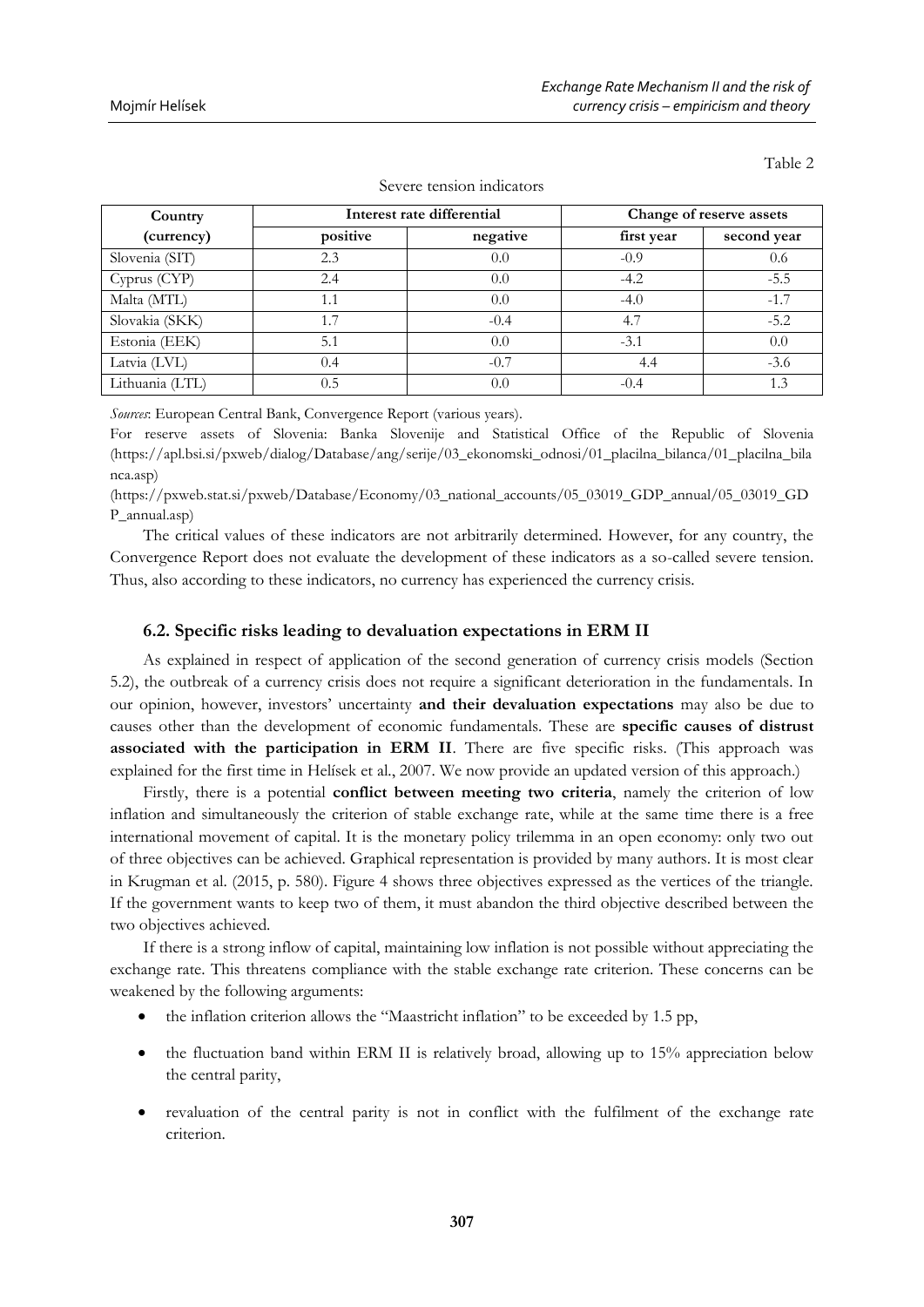

**Figure 4. Monetary policy trilemma** *Source*: own elaboration

The second risk is the **setting of the central parity** when entering ERM II differently from the current exchange rate. Experience with entering ERM shows that both the undervalued parity (the Greek drachma case) and the overvalued parity (the British pound and the Italian lira case) lead to a subsequent fluctuation in the exchange rate that threatens the compliance with the exchange rate stability condition. Therefore, the ERM II countries have also chosen the central parity to the euro to be either exactly the same as or very close to the current exchange rate. By adhering to this time-proven strategy, the risk of investor distrust of maintaining a fixed exchange rate can be reduced.

Third, there is a risk of an **appreciation overshoot of the exchange rate**. During the ERM II participation, it is possible to expect strong capital inflows thanks to an increased credibility of the economy fulfilling the Maastricht criteria (low inflation, favourable fiscal indicators). Trust can also be increased by expectations of an accelerated economic growth stemming from the effect of trade growth or from the effect of a decreased risk premium after the adoption of the euro. All of these circumstances can lead to appreciative pressures that will result in overshooting the exchange rate, i.e. in a strong appreciation. This will lead to opposite expectations, to the expectations of exchange rate correction to the central parity, i.e. to its depreciation. However, experience has shown (see section 6.1) that this is a hypothetical risk that has not been empirically confirmed.

The fourth risk is an **expected shift in the euro introduction date**. It may occur as a result of a (real or only expected) deterioration in the performance of the Maastricht criteria. Investors then begin to predict a cancellation of the central parity and a subsequent depreciation of the exchange rate. This situation can be illustrated by doubts about the fulfilment of fiscal criteria in Slovakia after the 2006 elections. This led to investors' distrust and a slight exceeding of the SKK/EUR exchange rate within the depreciation fluctuation band. However, the central bank interventions compensated for the depreciation pressures.

The fifth risk lies in **rejecting an application for joining the euro area**. This case occurred in ERM II only once, when Lithuania's euro area application was rejected (decision of the European Commission in 2006, namely due to the failure to meet the inflation criterion). As we can see from the development of LTL/EUR exchange rate (section 6.1), this event also did not lead to devaluation expectations and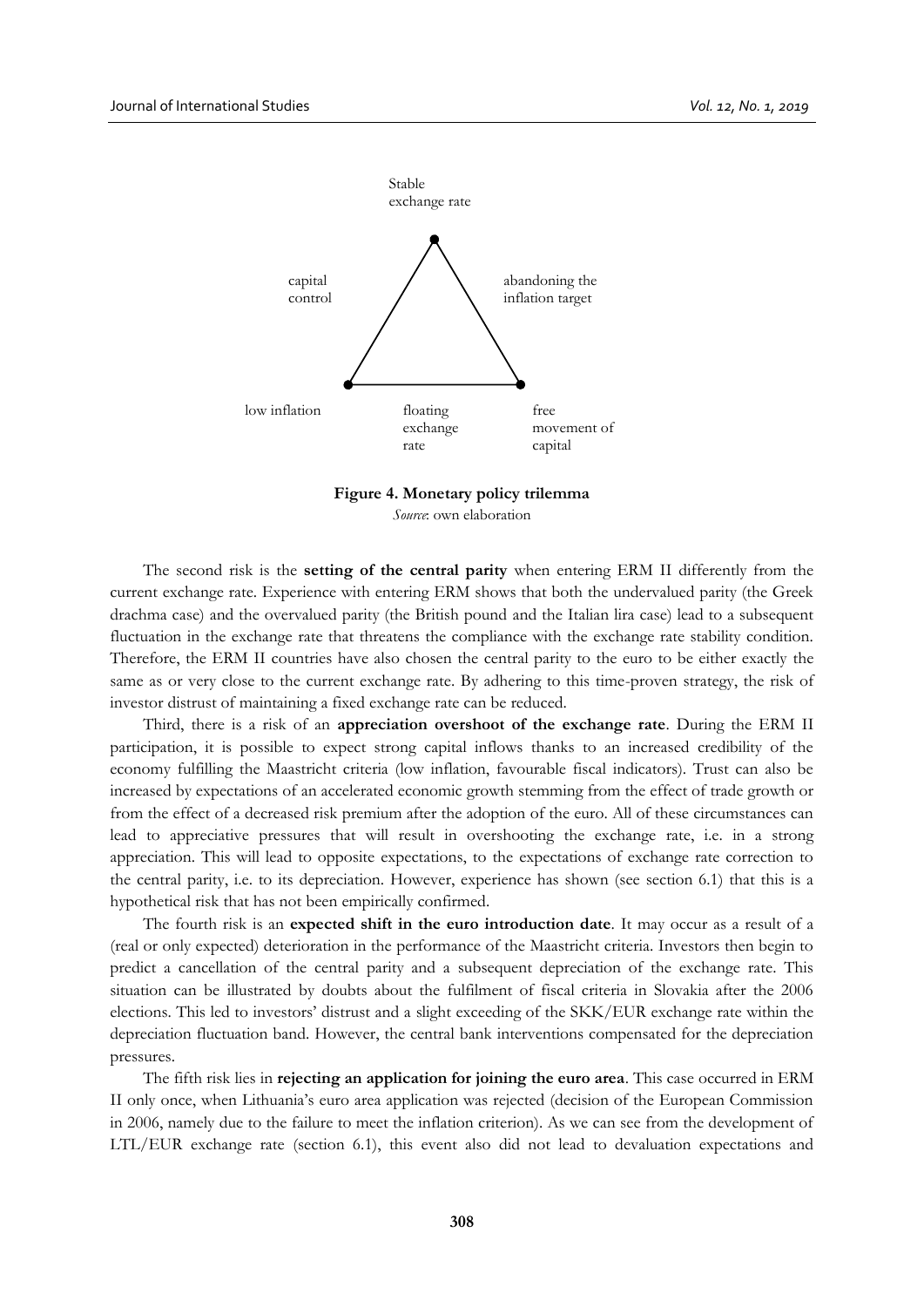investors' "attack" on the Lithuanian currency. LTL remained in ERM II, meeting the exchange rate stability criterion throughout the following period of time.

## **6.3. Deterioration of devaluation expectations**

As explained under the five risks above, we do not consider these risks to be significant. However, they cannot be ruled out. Also, the risk of so-called *pure contagion* cannot be ruled out (see Section 4.1). If a speculative "attack" on an ERM II currency occurs, we can expect **central banks to take measures to maintain the ERM II exchange rate,** in particular strong foreign exchange interventions. We explain this by three arguments.

First: The decision to stay in ERM II, which is subject to demanding approval procedures, is a prestigious issue for national central governments (governments, central banks). They want to maintain their credibility, both vis-à-vis the domestic public and the EU authorities.

Second: If the speculative attack was successful and it led to the currency's devaluation from the central parity (or even abandonment of the fixed exchange rate), the currency would **no longer fulfil the exchange rate criterion**. Upon the next entry into ERM II, another at least two-year ERM II period would begin. This would extend the dangerous period of participation in ERM II, which is (not only for the Czech Republic, but also for other countries) in contradiction with the declared euro area entry strategy, i.e. to stay in ERM II for the shortest possible time.

Third: Should the exchange rate reach the limit of the fluctuation band, the national cedntral bank has basically unlimited access to "very short-term" **funding from the ECB**. The limitation of this principle is that interventions will not be supported if they are contrary to the primary objective of the ECB, i.e. price stability. However, the relatively small size of the national (e.g. Czech) money market compared to the euro area money market will not be threatened by this inflation risk.

In an extreme case, the European Union rules allow "in the event of a sudden balance-of-payments crisis" also to take "necessary precautionary measures". These measures can be interpreted as temporary restrictions on the movement of capital. We do not take this extraordinary measure into consideration.

#### **6.4 Modification of the 2nd generation model according to ERM II conditions**

In the previous sections, we explained the specific risks in terms of the causes of devaluation expectations (section 6.2) and the reasons why we believe that these expectations will be weakened by central bank measures (section 6.3). Now we will modify the currency crisis model explained in section 5.2.

1) We replace the fundamental variable on the horizontal axis (ε) with "specific causes of devaluation expectations" (SC).

2) Weakening of devaluation expectations shifts the  $B_E$  curve down (from  $B_E$  to  $B_{ESC}$ ).

3) When the currency does not meet the criterion of joining ERM II for at least two years, the authorities of the country lose credibility. In addition, the two-year period must be repeated, which prolongs the remaining period in ERM II. This increases the costs of leaving a fixed exchange rate and moves the C line up (from C to  $C_{\text{SC}}$ ).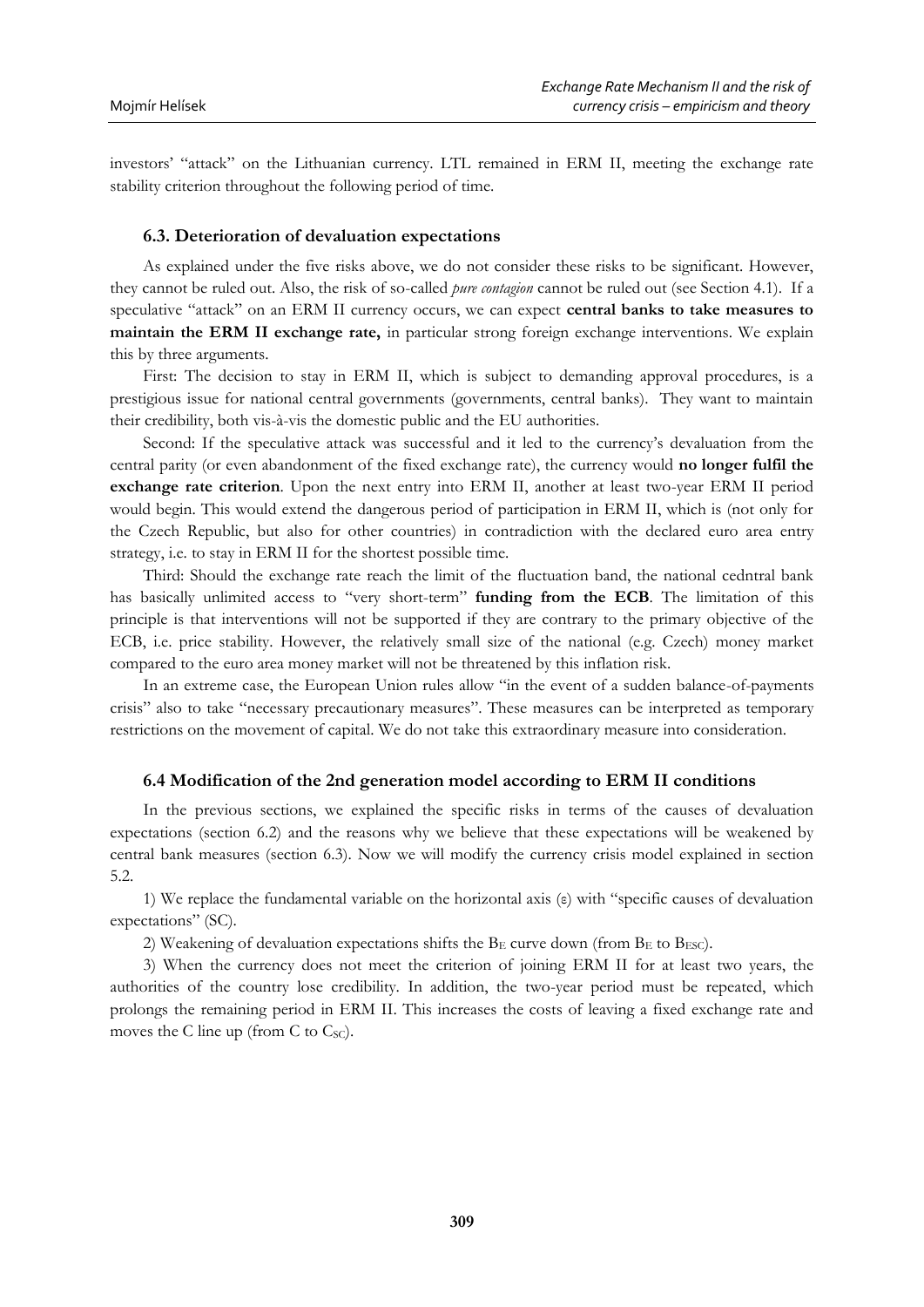

**Figure 5. Modification of the 2nd generation model according to ERM II conditions** *Source*: own elaboration.

Figure 5 shows that under ERM II conditions, the "middle level" of the specific causes of devaluation expectations (SC') is shifting to the right. In other words, this means that the reasons for investors´ distrust, such as inflow of foreign capital, inappropriate setting of the central parity, etc., must be very strong to cause this distrust.

# **7. CONCLUSION**

One of the Maastricht convergence criteria (conditions for joining the euro area) is the currency participation in ERM II for at least two years. The participation in ERM II is conditional on the introduction of a fixed exchange rate regime. The fixed exchange rate is more endangered by a currency crisis than a flexible exchange rate.

We have evaluated the risk of a currency crisis during the participation of the currency in ERM II from two perspectives. First, from an empirical perspective. In the history of ERM II, no currency has been affected by a currency crisis. Second, from a theoretical perspective. The currency crisis in ERM II can be explained by second-generation models that weaken the impact of fundamental causes of investor distrust and underline the impact of devaluation expectations.

Under ERM II, investors' distrust may be due to causes that we have divided into five groups(= specific causes of devaluation expectations in ERM II).We have also found three groups of reasons why central banks will maintain their currency's fixed exchange rate. These causes result in:

- reduction of devaluation expectations,
- and at the same time an increase in the costs associated with abandoning the fixed exchange rate.

Both these circumstances modify the currency crisis model. They increase the "middle level" of the specific causes of devaluation expectations.

Therefore, our conclusion is that concerns over a currency crisis during participation in ERM II are unfounded.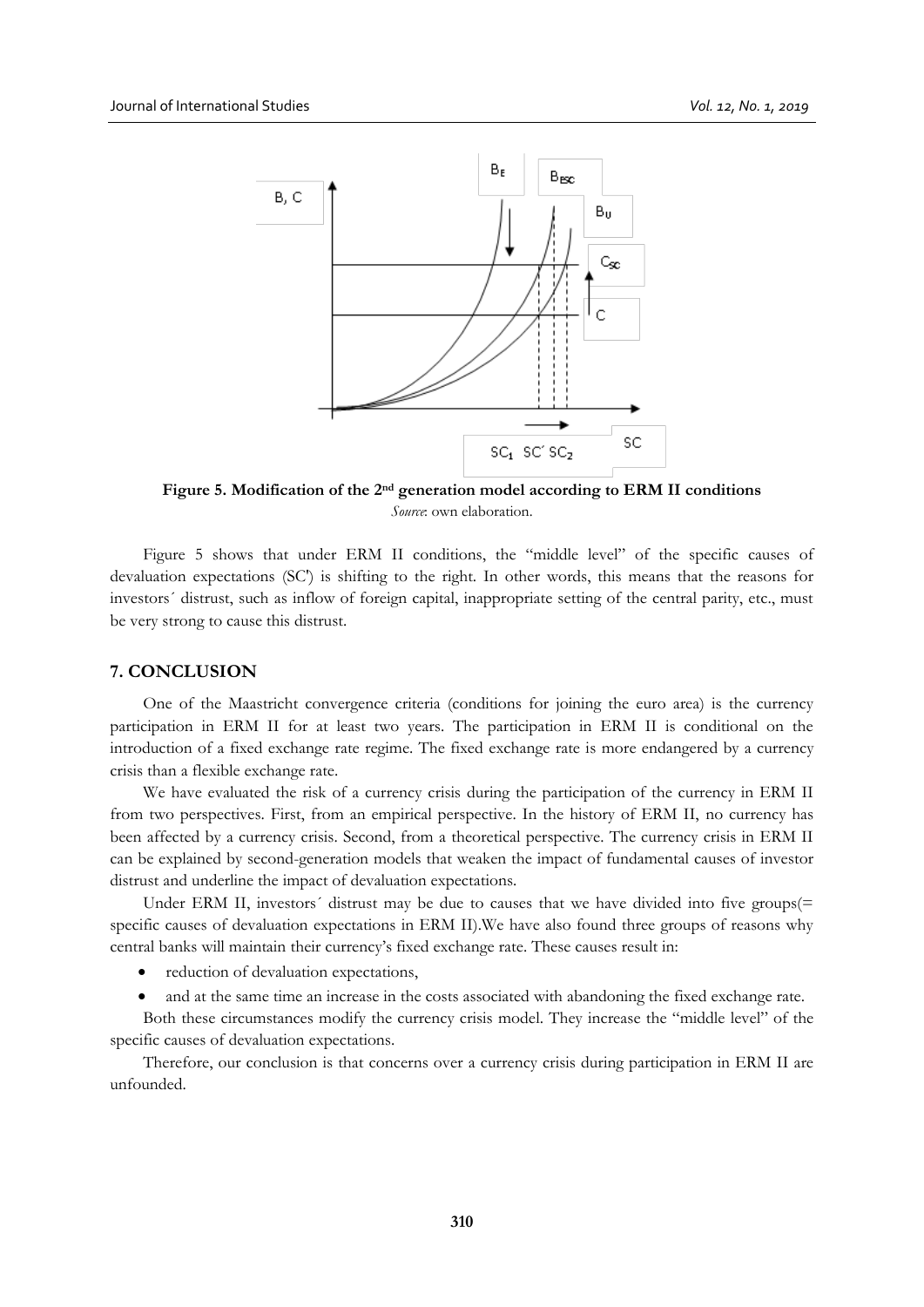# **ACKNOWLEDGEMENT**

The paper has been prepared under the project "New Sources of Systemic Risk in the Financial Markets", supported by the Czech Science Foundation (No. 16-21506S, 2016-2018) and using institutional support for the long-term conceptual development of the research organization University of Finance and Administration.

# **REFERENCES**

- Babecký J., Havránek T., Matějů J., Rusnák M., Šmídková K., & Vašíček B. (2012).Banking, Debt, and Currency Crises: Early Warning Indicators for Developed Countries. *European Central Bank, Working Paper Series* No. 1485, October 2012.
- Backé, Peter et al. (2004). The acceding countries' strategies towards ERM II and the adoption of the euro an analytical review, *European Central Bank Occasional Paper*, No. 10, February 2004. Retrieved October 20, 2013, from https://www.ecb.europa.eu/pub/pdf/scpops/ecbocp10.pdf
- Bordo, M., Eichengreen, B., Kliengebiel, D., & Martinez-Peria, M. S. (2001). Is the crisis problem growing more severe? *Economic Policy*, 16 (32), 51-82.
- Brasche, U. (2017).*Europaische Integration. Wirtschaft, Euro-Krise, Erweiterung und Perspektiven. 4. Auflage*. Oldenbourg: De Gruyter.
- Bush, O., Farrant, K. & Wright, M. (2011). Reform of the International Monetary and Financial System. *Financial Stability Paper No. 13, December 2011*. Bank of England.
- Corsetti, G., Pesenti, P., & Roubini, N. (1999). Paper Tigers? A Model of the Asia Crisis. *European Economic Review*, 43(7), 1211-1236.
- *The Czech Republic's Euro Area Accession Strategy. Joint Document of the Czech Government and the Czech National Bank*(2003). Retrieved February 24, 20 from http://www.zavedenieura.cz/en/documents/euro-area-accession-strategy.
- Czech National Bank (2003). *ERM II and the Exchange-rate Convergence Criterion. Information material for the Czech Government.*Retrieved20 October 2013 from http://www.zavedenieura.cz/en/documents/euro-areaaccession-strategy
- De Grauwe, P. (2016).*Economics of Monetary Union. Eleventh Edition*. Oxford: Oxford University Press.
- Dyson, K. (ed.)(2006). *Enlarging the Euro Area. External Empowerment and Domestic Transformation in East Central Europe.*  Oxford: Oxford University Press.
- Eichengreen, B., Rose, A. & Wyplosz, Ch. (1996). Contagious Currency Crises: First Tests. *Scandinavian Journal of Economics,* 98 (4), 463-484.
- European Central Bank (2016). *Convergence Report June 2016*. Retrieved May 20, 2017 from https://www.ecb.europa.eu/pub/convergence/html/index.en.html
- Flood, R. P., & Garber, P, M. (1984). Collapsing Exchange-Rate Regimes: Some linear examples*. Journal of International Economics*, 17(1), 1-13.
- Frankel, J., & Rose, A. (1996). Currency crashes in emerging markets: An empirical treatment. *Journal of International Economics*, 41(3-4), 351-366.
- Ghosh, B. N. (ed.) (2001). *Global Financial Crises and Reforms. Cases and caveats*. London and New York: Routlege.
- Glick, R., & Hutchison, M. (2011). Currency Crises. *Federal Reserve Bank of San Francisco Working Paper Series*. WP 2011-22. Retrieved May 10, 2015 from https://www.frbsf.org/economic-research/files/wp11-22bk.pdf
- Helísek, M. (2004). *Měnové krize (empirie a teorie).* Praha: Professional Publishing.
- Helísek, M. et al. (2007). *Vstup ČR do eurozóny, ERM II a kurzové konvergenční kritérium*. Praha: Vysoká škola finanční a správní.
- Helisek, M., & Mentlik, R. (2018). The choice of exchange rate regime for Czech koruna in the context of ERM II participation and the related risks. *Journal of International Studies,* 11 (1), 124-139. doi:10.14254/2071- 8330.2018/11-1/9.
- International Monetary Fund (1998). Financial Crises: Characteristics and Indicators of Vulnerability. *World Economic Outlook.* May 1998, 74-97.